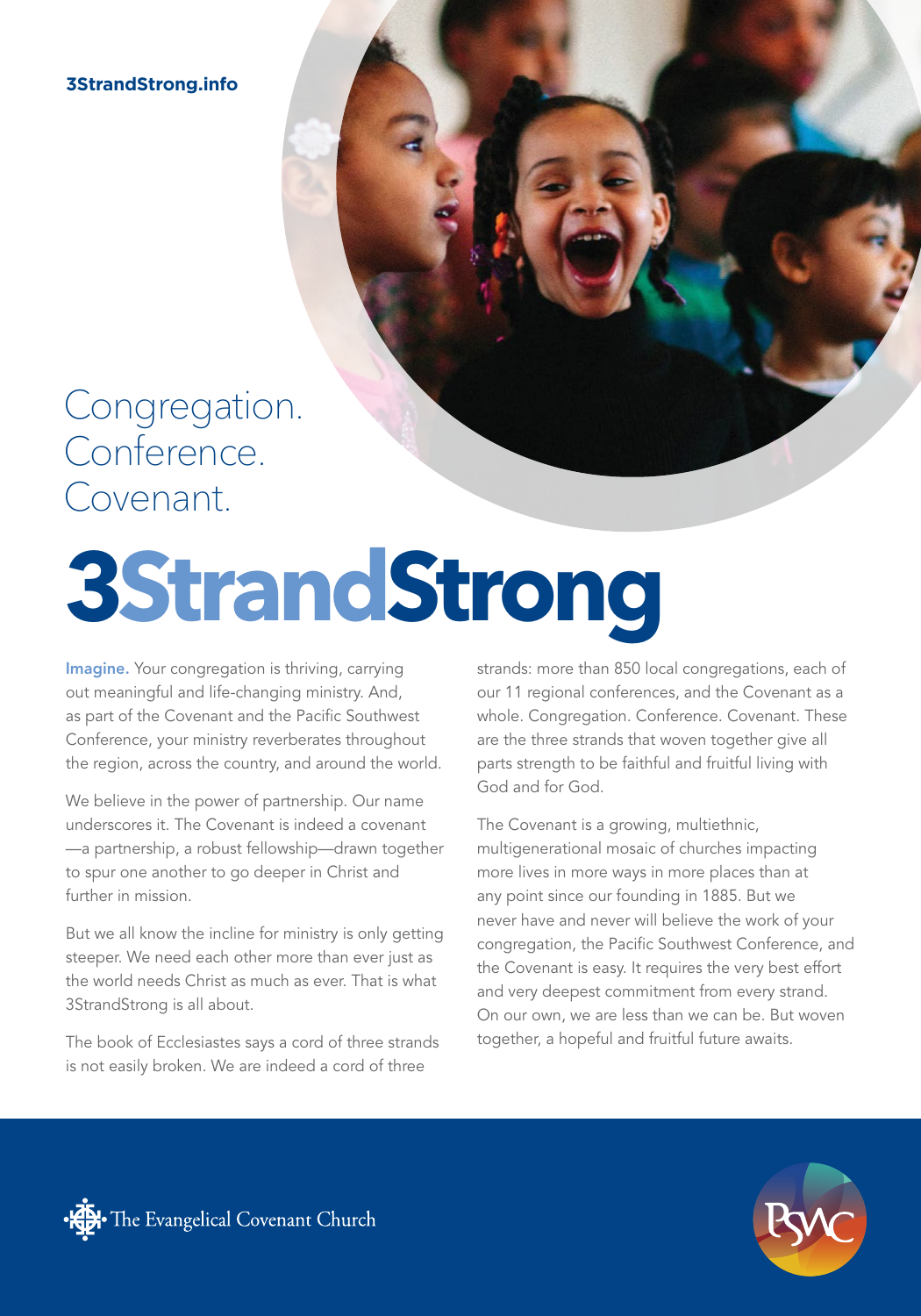**3StrandStrong.info**

## The **The<br>Opportunity**

The overarching mission of the Covenant is to partner together to see more disciples among more populations in a more caring and just world. To accomplish that, we pursue five mission priorities: start and strengthen churches, make and deepen disciples, develop leaders, love mercy do justice, and serve globally. In the Pacific Southwest Conference, we give particular attention to starting new churches, strengthening all churches, loving mercy and doing justice, ministerial health, and ministry to children, youth, and families.

*We believe the local church is God's basic strategy for reaching the world. And so the aim of the Pacific Southwest Conference and Covenant is clear: to serve our churches and unite our churches in service together.*





GARY WALTER President

PAUL WILSON Superintendent



### You help us serve every church, including your own, through:

- Vitality resources to evaluate and plan for a healthy, missional future
- Clergy who are continually growing as competent servant leaders
- Events and resources for the discipleship of children, youth, and adults
- Resources and training for impacting your community through evangelism and community transformation

### You help us unite every church in service together, including your own, through:

- International partnerships in 40 countries around the world, where we work alongside national leaders to advance our shared mission priorities globally
- Church planting throughout the U.S. and Canada
- Community transformation ministries in affordable housing, low-income medical clinics, immigration services, senior housing, and group homes for adults with developmental disabilities and more

### As a result of this partnership, in the next seven years we envision:

- Sending 50 new missionaries
- 125 new congregations in the U.S. and Canada, with 70 new Spanishspeaking churches in our conference
- 50,000 new followers of Christ
- 10,000 PSWC young people linked in friendship and mission
- Through partnership with North Park Theological Seminary, a masters degree program based in PSWC
- 500 newly credentialed clergy
- Consultation to navigate important processes such as pastoral searches
- Practical resources for church management
- Employee benefit programs
- Loan programs for land and facility projects



- 125 neighborhood transformation initiatives in local churches and communities
- Every congregation walking toward a healthy, missional future
- Every pastor engaged in personal and professional pathways of healthy missional leadership
- Every lay leader resourced with accessible materials and training events